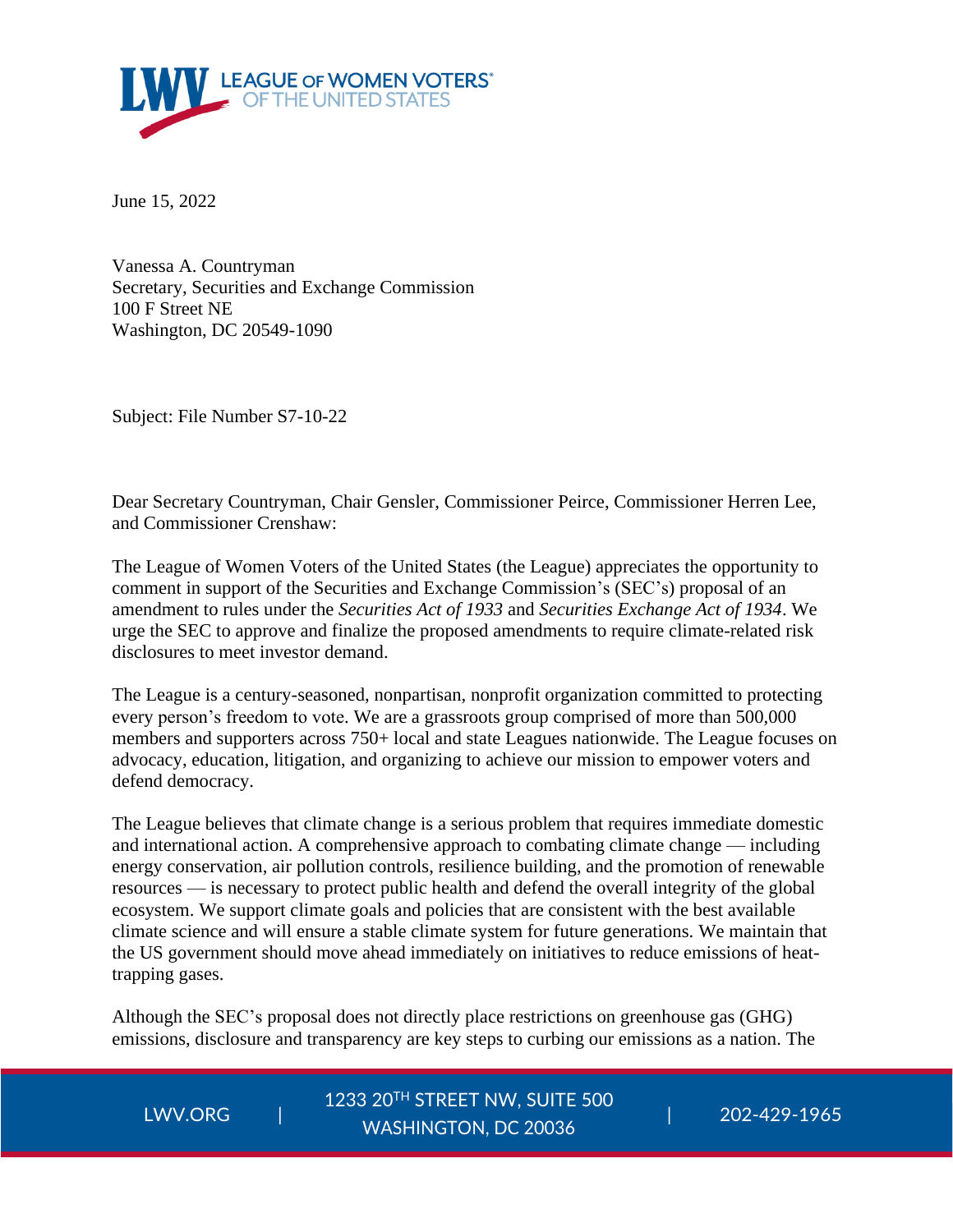

League believes that public understanding and involvement are essential to our national response to climate change. The public has a right to know about pollution levels, especially related to public health and the environment. This requires disclosure at the government and private-sector levels. The public also has a right to participate in decision-making that impacts environmental decisions made in their communities.

This proposed rule should make a special effort to make the disclosed climate risk information accessible to the diverse knowledge base of a public audience to ensure that the public can use the information to participate effectively. The proposed amendments ensure that shareholders have the information they need, including GHG emission metrics, to appropriately assess financial, physical, and legal climate-related risks to their investments. This will help accelerate the transition from fossil fuels to cleaner, more efficient energy standards.

In addition to the public need for climate risk information, the SEC's proposal responds to mainstream investor demand for climate risk disclosure. This is demonstrated by the participation of 700 global investors in *Climate Action 100+* — an initiative collectively responsible for managing \$68 trillion in assets and influential in calling for enhanced corporate, climate-related financial disclosures.

Climate change poses significant risks and challenges to businesses and the planet, whether or not companies acknowledge this in their public communications. These challenges, like reliance on unsustainable fuels whose volatile costs can be a liability, will only intensify in the coming decades. For example, companies that do not diversify their fuel reliance or production and transportation equipment fail to insulate themselves and their shareholders from the financial impacts of a changing climate and thus continue to contribute to the ongoing crisis.

Despite the risks, many companies fail to share this critical information with their shareholders, and those that do often provide unstandardized, patchwork data that is difficult for regulators and investors to parse. Just as regulators must be able to accurately assess climate-related risk to the financial system, investors must be able to do the same for their assets. Additionally, as the SEC's proposal notes, aligning with the methodology of the GHG Protocol standardizes the disclosure process with a system that is familiar across industries, allowing for systematic evaluation of climate-related risks.

Although many companies have voluntarily undertaken a degree of climate-related risk reporting, the costs associated with disclosure can be a competitive disadvantage when there is inconsistent or nonexistent reporting on the part of competing companies. The SEC's new disclosure requirements would level the playing field among competing companies in the same way that other existing SEC-mandated disclosure requirements do.

The international financial community is already taking steps to meet global commitments to transition to a low-carbon economy. This proposal by the SEC is an imperative step for the United States to keep pace with other countries that are leading in international climate action.